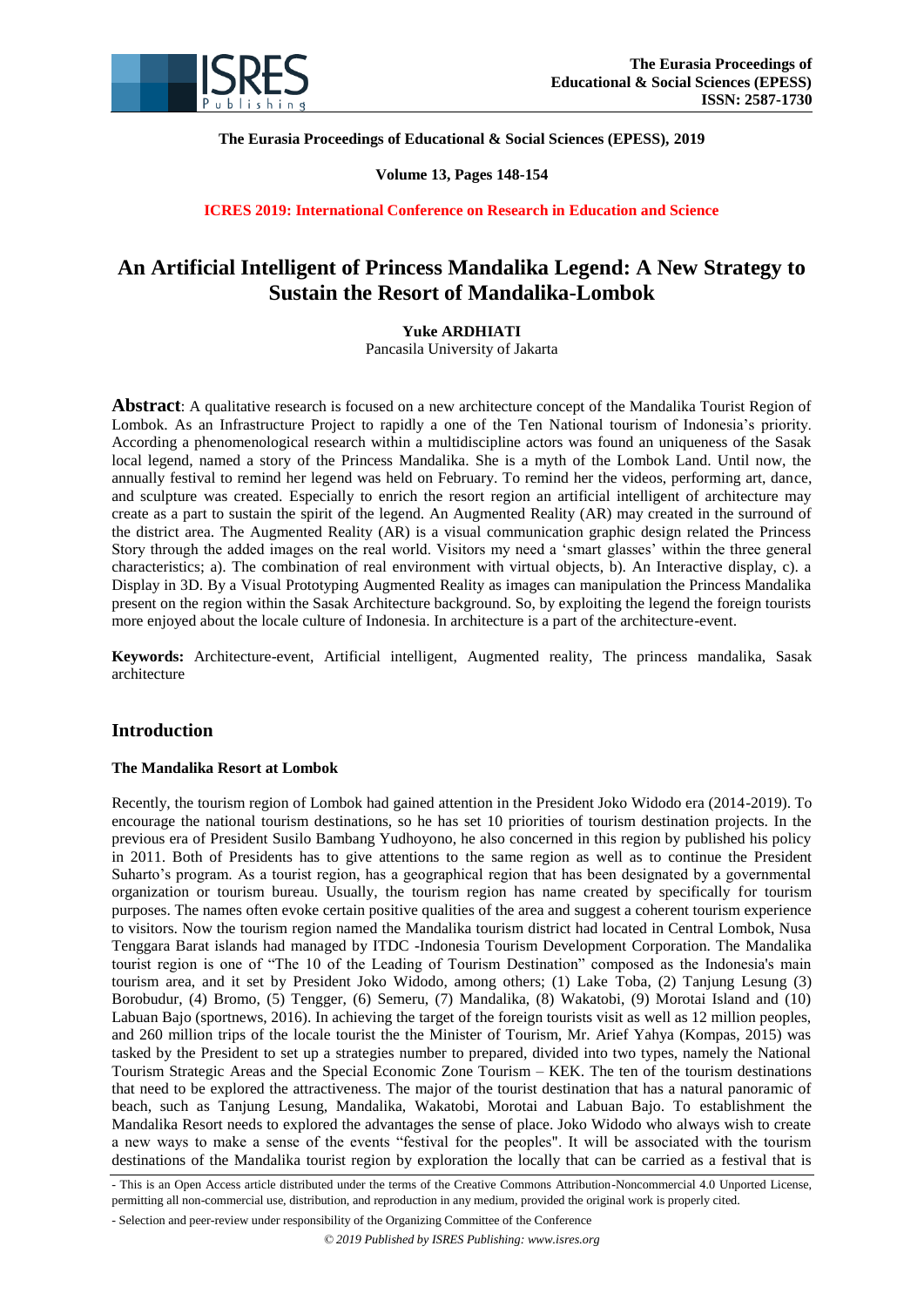worth the socio-economic and cultural. He inspired by Soekarno thought about the cultural age than the ruling class.

As the tourist region, the Mandalika contained a commercial establishment that to provide most of a vacationer"s wants. There are maybe facilitating such as food, drink, lodging, entertainment, sport and also shopping including the resort hotel. PT ITDC as the resort management mandate of the Indonesia government have prepared a visionary Master Plan which includes the building regional infrastructure and facilities of international standard. (Masterplan, 2015, ITDC). They had preparation the investment strategies for the investors to invest in the Mandalika Tourism Region around 1,255 hectares. The Masterplan in 2015 are contains three (3) of major development of Mandalika Tourism is "The Place To Be". First, to creates the independent and sustainable tourism. Second, to provide the international standard infrastructure and, the third, to develop the principle of preservation and ecological restoration. To accelerate the investment it need to prepare the smooth circulation integrated with investments and rate the economy of local communities. Basically, the tourist region facilities including the hotel resort. The originally term of resort may be used for a hotel property that provides an array of amenities including entertainment and recreational activities. Herewith, the purpose of this study is expected to contribute in the forms of:

1. Inspiring discourse on creative people in the field of Information Technology in general and Visual Communication Architects and Designers, explores designs with existing (and future) technological support.

2. preparing a new paradigm related to AI Technology, Increased Reality

3. Utilizing future technology for local content of tourism in Indonesia. Through the Visual Design Prototype for Enhanced Reality Technology with Google Glass devices (for the Mandalika Resort area in Lombok) which aims to enrich one of the 10 leading tourism destinations in Indonesia.

#### **The Artificial Intelligent in Architecture**

Now, Increased Reality Technology has the opportunity to enrich ambience in tourist destinations through ways that have not been thought of before, for example; a). Able to present images of "figures in the past dimension 'and even visualize mythical stories into the present reality, b). Presenting visually with the atmosphere you want to feel, (atmosphere of the sea, mountains, morning, evening, or night) c). Even presenting other information such as: infographic, information / explanation of certain artifacts, including narratives, storylines as well as sponsorship messages as philanthropy. The idea of the union can be realized through devices equipped with Enhanced Reality technology, one of which is "Google" smart glasses, or called: "Google Glass".

Referring to Widya and Ardhiati, 2013 and Milgram and Kishino's post, 1994, said the possibility of merging and fusing the real world and cyberspace into a continuum of virtuality. On the far left side is a real environment that only contains real objects, and the far right is a virtual environment that contains virtual objects. In the way the Increased Reality works, which is closer to the left side, the environment is real and objects are virtual, while in augmented virtuality or virtuality increases, which are closer to the right side, the environment is virtual and objects are real. Increased reality and added virtuality are combined into mixed reality or mixed reality.

In addition to offering a variety of advantages and benefits offered this technology also gave rise to criticism, in the form of concerns (especially) the negative social and health impacts that will be caused, especially after Google announced the patent rights and Smart Glasses will be launched at the end of 2013. However, we must remain prepared for technological advances and can use them for positive purposes, because their ability to create new spaces and dimensions in various disciplines of imaginary architecture is the advantage of the technology of Increased Reality.

#### **Mandalika of Lombok Folklore Legend as the Resort Storyline**

According to President Joko Widodo"s wish to create "festival for the peoples" so it adopted into Mandalika Resort then, at 2017 PT ITDC hiring to PT Perentjana Djaja Architect to strengthen the conceptual by a collaborative design team between architect, masterplaner, landscaper, business analyst, civil engineer, anthropologist, and mitigation expert. By referring a phenomenological investigation in the Central of Lombok region so Architect adopted the Event-Cities Theory (Tschumi,1997) and created Architecture-Event of Derrida"s (Derrida, 2009) such as; (a) sequences, (b) the open-serialize, (c.) narrative, (d) cinematic, (e) the drama, and (f) the choreography. According to Strom"s idea of tourist region trend; "Every region had its own 'soul'...an organic part of the nation" (Storm, 2003), then elaborated the folklore legend Princess Mandalika of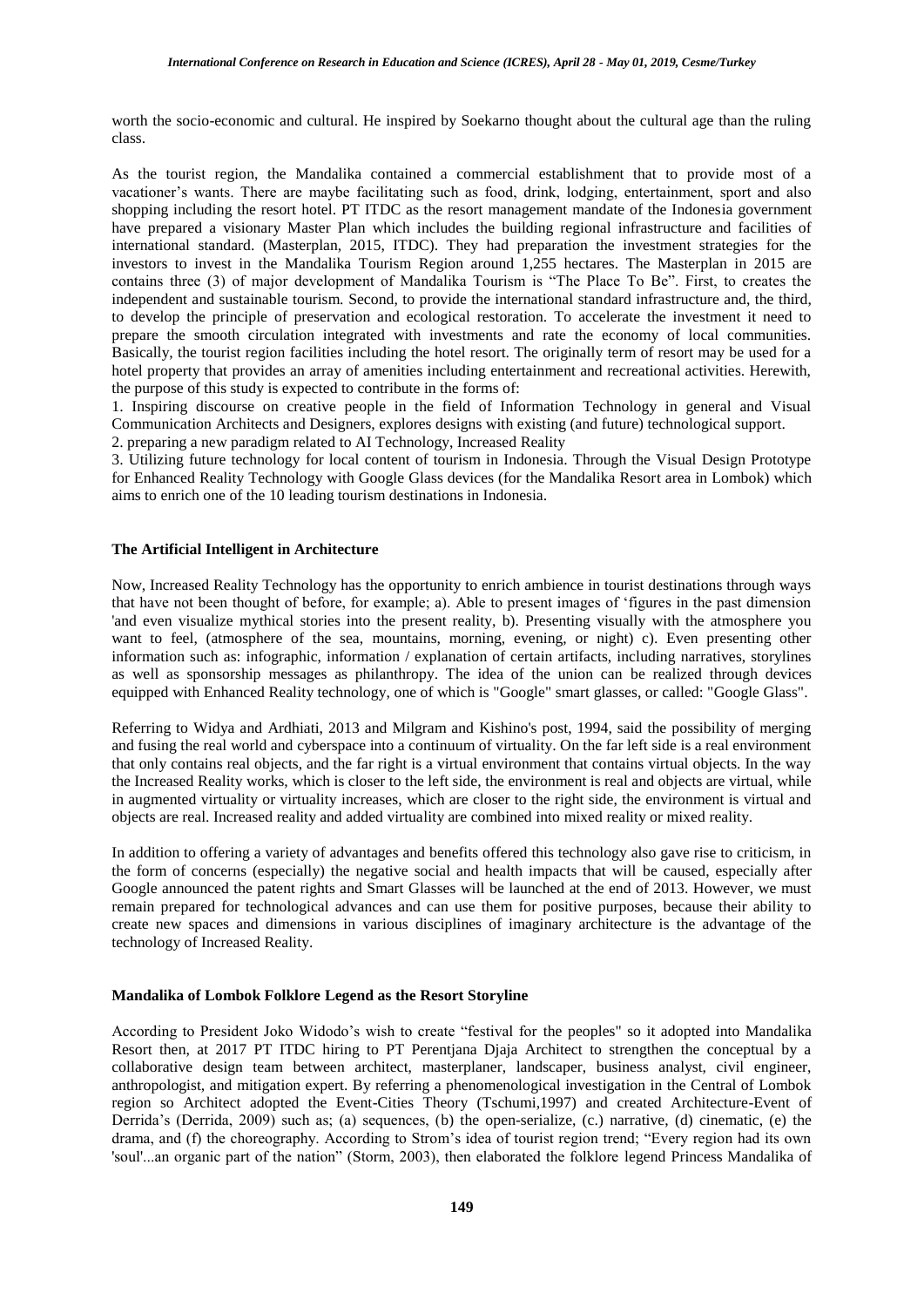has related with the locale heritage tradition of "Bau Nyale" Festival to be the resort storyline and the closely way to "branded" of resort region.

#### **Architecture-Event Concept of the Princes Mandalika**

By reffers to Architecture-Event concept of Derrida thus it necessary to adopt a storyline as the core of resort's theme. The storyline will be mutually within the six criterias of the Architecture-Event concept, namely; a. sequences, b. the open-serialize, c. narrative, d. cinematic, e. the drama, and f. the choreography (Derrida, 2009). The six criterias will adopt as the spirit of the Resort Design of Guidelines – RDGL. The Mandalika tragic legend is the storytelling about the "Princess of Mandalika". A fairy tale of the beauty princess on the South coast of Lombok. She is a beautiful daughter of the King of Tonjang Beru. The beauty and elegance of the Princess was invited the competitive situation that affects hardness of the Princes of the Earth Sasak-Lombok. The competition atmosphere that gave a depht concern of the Princess. She need to avoid the fragmentation by doing a samadi or pray to Godness how to decide to throw in one of the princes. She got an inspired during her silence samadi. She invites all of the Princes to came at the early morning in South of the Kuta beach in Lombok in the 10-20 of the months of Sasak. All the Princes and Lombok people came in the South Beach. In the early in the morning the Princess Mandalika arrived by carried on the stretcher gold, and stopped at a pile of rocks near the sea. The Princess stand up while outspoken that, on this day, she can't choose one among all the Princes. The princess believed her destiny will be becoming as the "nyale" or worms that are beneficial for all the Sasak people. Suddenly, she threw herself into the South sea, and the legend continues by a "nyale" tradition as a ritual tradition of Lombok to see a set of colourfull worm that only comes once a year on the same beach.

#### **The Monad's of Mandalika-Lombok**

To explore the indigenous of Sasak is need to finding the core of the Sasak culture named the monad of the Mandalika itself as the basic design. The monad term of Leibniz in 1898 to describe the immortal of the artistic soul. Is the intangible of atom or the smallest molecules particle of the objects. Leibniz was found the monad of Baroque around the 1660-1760 based on the form of the material fluidity, elasticity, the shape of mechanical as well as the spirit of immaterial forms named drapes/ indentation fabric. The Indonesian monad was interpreted through the basics of art carving namely "ukel" - a never ending circular shape of the Mandalika Endemic Flower. By spatial investagation into a heritage housing of Karang Bayan of Lombok Barat district was found the originally of "Mandalika-Carved" located as the twin doors of the heritage. Then, the "Mandalika –Carved" adopted as the architectural based of design.

#### **A Backbone of Mandalika's Main Road and TOD System**

By a phenomenological investigation in spatially experience around the region"s extensive reach 1,255 ha are the hilly lands and beachs. Because of the huges of the region then it need to easely the estate management. Finally, the Architect Team propose the solutions based on the region topography and the natural panoramic has two main potential namely West Region and the East Region. The result of the study is to find a "Resort Design Guideline (RDGL)" as a world-class tourism region facility. To visualized it refers to the Mandalika Masterplan 2015 by analyst the potentially of the resort region and proposed such as; (1) A Backbone of Mandalika Resort main road (2) The toponimi name of the Mandalika Districts Area (3) "the Teten of Sasak" Cultural Buffer Zones (4) The Natural Disaster at once as the Landmark of Mountain Hills.

#### **A Backbone of Mandalika's Main Road and TOD System**

The TOD - Concepts Transit Oriented Development is the best point to solve the huge tourist region of Mandalika Resort to easily visitors integrated system of transport. The potential travelers in around on the Kuta Beach of Lombok may facilitated as well as by the inspiring atmospheres. By located the TOD at the Marina District around the Kuta Beach. The Marina beach is planned to be the berthing ships from Australia and others, so it potentially as the mixed used area of the waterfront area. The variety activities are supported by a public open space such as the open plaza that functioned as a Folk Art Performances at once to anticipation of natural disaster. The monorail of Mandalika may be prepared by the Indonesian monorail of PT Pembangunan Perumahan. They need the double track of monorail services tourist travel to back and forth from/ to Marina.The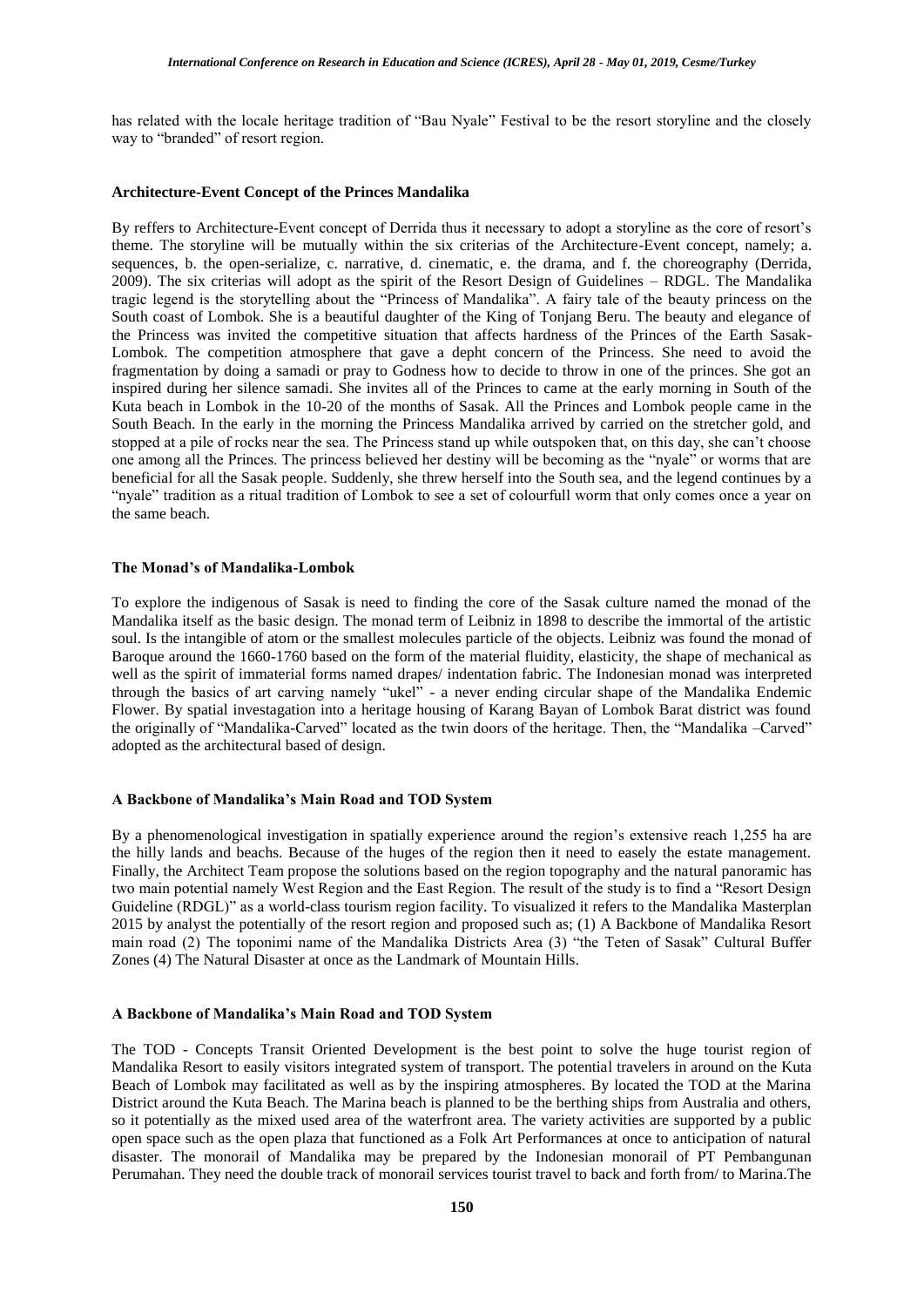Architect Team had proposed a panoramic backbone road of Mandalika by explore all of the region potencially vista such as; mountains, endemic plants (typical flowers), lagoon, rivers, and natural beach. The many of the Mandalika hills looks like similar characteristic so visitors may had loost of orientation. Then, it need to the hills identity at once with the space to anticipated the natural distater of Lombok such as tsunami and flood.

#### **"The Teten of Sasak" as a Cultural Buffer Zones**

The uniqueness of architecture proposed is to accommodation the originally of Sasak people of Lombok as a part of the tourist region by named "the Teten of Sasak" as a buffer zones to give an appreciation to the locale people of Lombok island (Faturrahman, 2017). According Faturrahman as the Sasak"s of Lombok expert, the Teten is role as a melting pot of the culture to reduce the economic risk of disparities between the tourist and the original people of Sasak. The Teten may be embodiment as a joint area between the Sasak with tourists for economic trade/ exchange goods of Sasak" s craft by facilitating a vernacular architecture of Sasak named Berugah. (Fathurahman, 2016).

# **The Toponimi Named of Mandalika Districts Area**

By using the Toponimi named theory of places, then Architect proposed the Mandalika District creates by the spirit of place of Mandalika. Architect proposed to rename the old districts by replacing the essentiality based on the spirit of the origin site/place. The indigenous of the cosmology of Lombok maybe adopted as the spirif of Lombok. All the Mandalika Districts tobe in 18 districts divided as the 16 Districts of the Old Districts and the Additional District of MotoGP District and the Underwater District, (A) Cultural Village Renewal, (B) The Gateway, (C)The Lagoon, (D)The Cultural Village, (E) The Family District, (F) The Hill Top West, (G)The Golf District, (H) The Heart West, (I) The Hill Top East, (J) The Heart East, (K) Luxurious Enclave, (L) The Conservative, (M) Theme Park, (N) Fisherman Wharf District, (O) The Mangrove, (P) (Q)The Moto GP, (R) The Underwater Facility.

#### **The Mitigation Area of Tourism Region**

By reffers to the rules of BNPB – Badan Nasional Penanggulangan Bencana as the government care to the natural disaster (BNPB, 2010). In other hand the huge of resort region needs to the architectural sign, such as the statue, the sculpture, the monument, the tower etc. Then, the Architect had proposed the Mandalika natural disaster catchment areas at once as the Mandalika landmark of the mountain hills. By create a serial of landmark of architecture so, PT ITDC as the resort management had investment of to the region to the tsunami natural distaster inlines with the tourist destination. The specific treatment requirement of the space within a stage construction as the tsunami barrier. By create an "arsitektur -panggung" – is the levelling architectural to protect the tsunami disaster. The morphology of "arsitektur-panggung" created as the mitigation area at once as the landmark architectural of the resort region. (Michalski, 1998).

#### **To Generate the Creative Economic of Festival**

The "Bau Nyale" Festival is an annual tradition in the early morning on the Kuta South Beach of Lombok. The estimated tourist visitors more than 100,000 peoples. The "Bau Nyale" Festival activities, among others; (a) the cultural parade, (b) the culinary festival, (c) the Princess Mandalika Competition, (d) the Betandak-Bekayak Event, (e) The commemoration of "Bau Nyale"; the Peresean, the Cilokaq Festival, the Surfing Contest, the Volley Beach and the Photography Contest. The commemoration of "Bau Nyale" celebrate then the locale governments by closed to all schools and their institutions in order the peoples can flocked to the event. The big event encourages the atmosphere of joy because they lived together in the open space area of surround of the Seger Hills.

Based on the "Bau Nyale" Festival 2017 the district created a temporary parking, a livinghood along the coast, a temporary market, a temporary toilet, a stage entertainment. The early morning is the peak of the "Bau Nyale" Festival. Visitors took place the seashore to across the sand and rocks in the South Beach. So, they prefer to ware a shorts skirts, pants or clothing to avoid the hit water from the beach. By learned the habit of visitors during the festival, so the Mandalika Resort can encourage to visitors to ware the originally Sarong of Sasak during the "Bau Nyale" Festival to generate the creative economy value of the craftman of Lombok weaving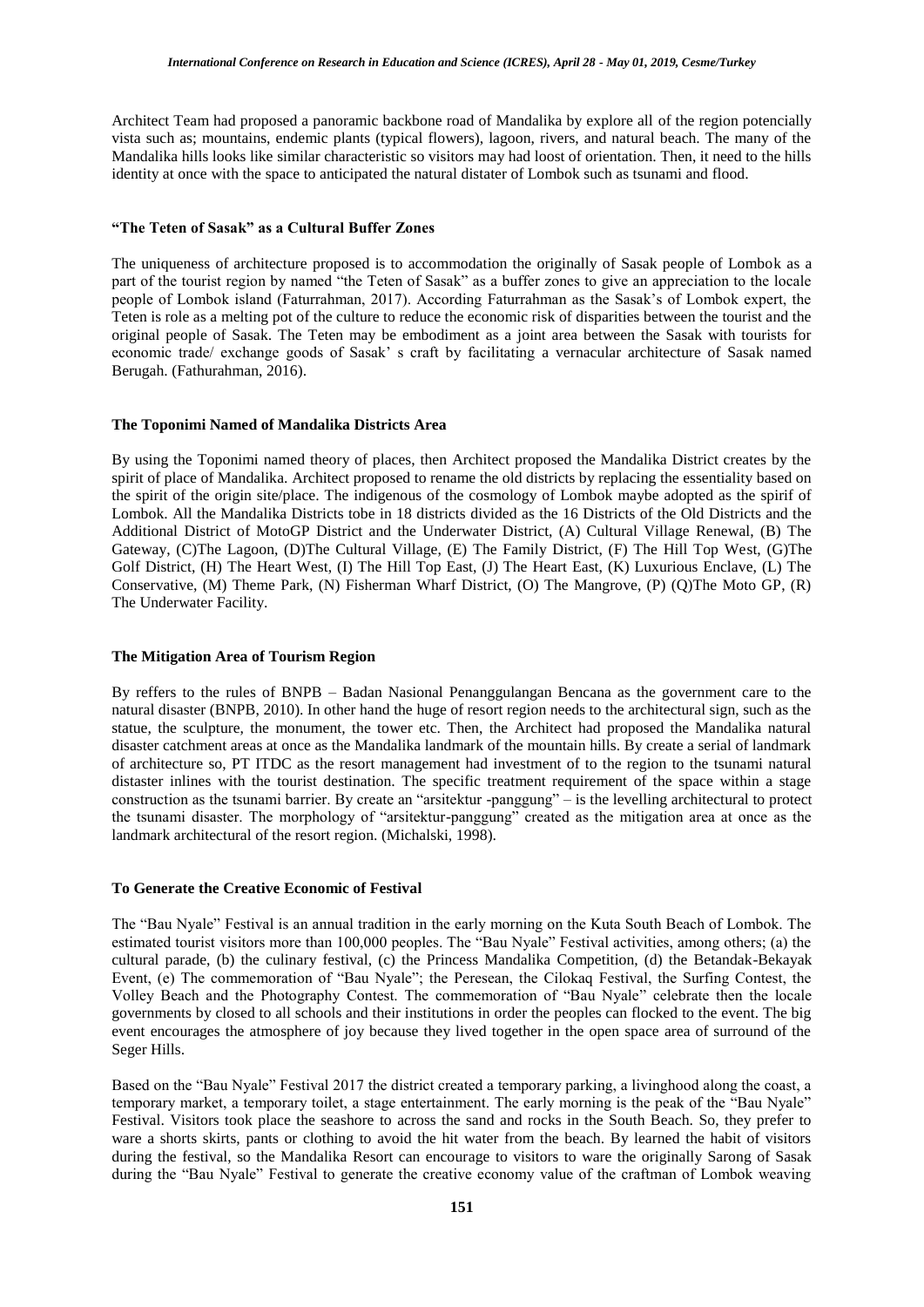and the rattan handicrafts of Lombok to participate in creating the distinctive products. The architectural solutions to encourage the creative economy in the "Bau Nyale" Festival is proposed the architectural solutions such as: (a) preparing food trucks or used car to maintain the appearance and cleanliness, (b) preparing a camping ground facilities and cooking equipment permanently, (c) water resources facility and toilet, associated with the drainage, (d) waste disposal facilities, (e) Information facilities, (f) wifi access, (g) the culture stage facilities in knock-down to easily installed and removed.

#### **"Left-Right Tracks Parade" to Visitor Seats**

The locale potencially of Sasak is the "Bau Nyale" Festival is contributed by all of Nusa Tenggara Barat province delegates to participate to the Putri Mandalika Competition and held by a Great Parade. It is the embrio of a world class fashion carnaval. By learned the success story of the Jember Fashion Carnival (Faris, 2017). He told about his success story to be the international communities of carnaval by strengthen the Jember human resources by exploring the mythical legend related the place. So, the storytelling about Princess Mandalika can be leading as the main storylines to the parade by invited the world class of festivals community artist to join annually in Mandalika Resort. To facilitate the event, so Architect proposed the Parade"s Architectural Solutions by design the "Left-Right Tracks Parade" to provide a comfort zones by created a visitors cover seats nonpermanent along the road crossed of the cultural parade.



Figure 1. The artistic status related to *The Princess of Mandalika* Legend (Source: Yuke Ardhiati, 2017).



Figure 2. The artistic Amenity Core of Mandalika Resort Master Plan shows the originally heritage carve of Mandalika based on "ukel" form - a never ending circular shape of the Mandalika Endemic Flower (Source: PT Perentjana Djaja, 2017).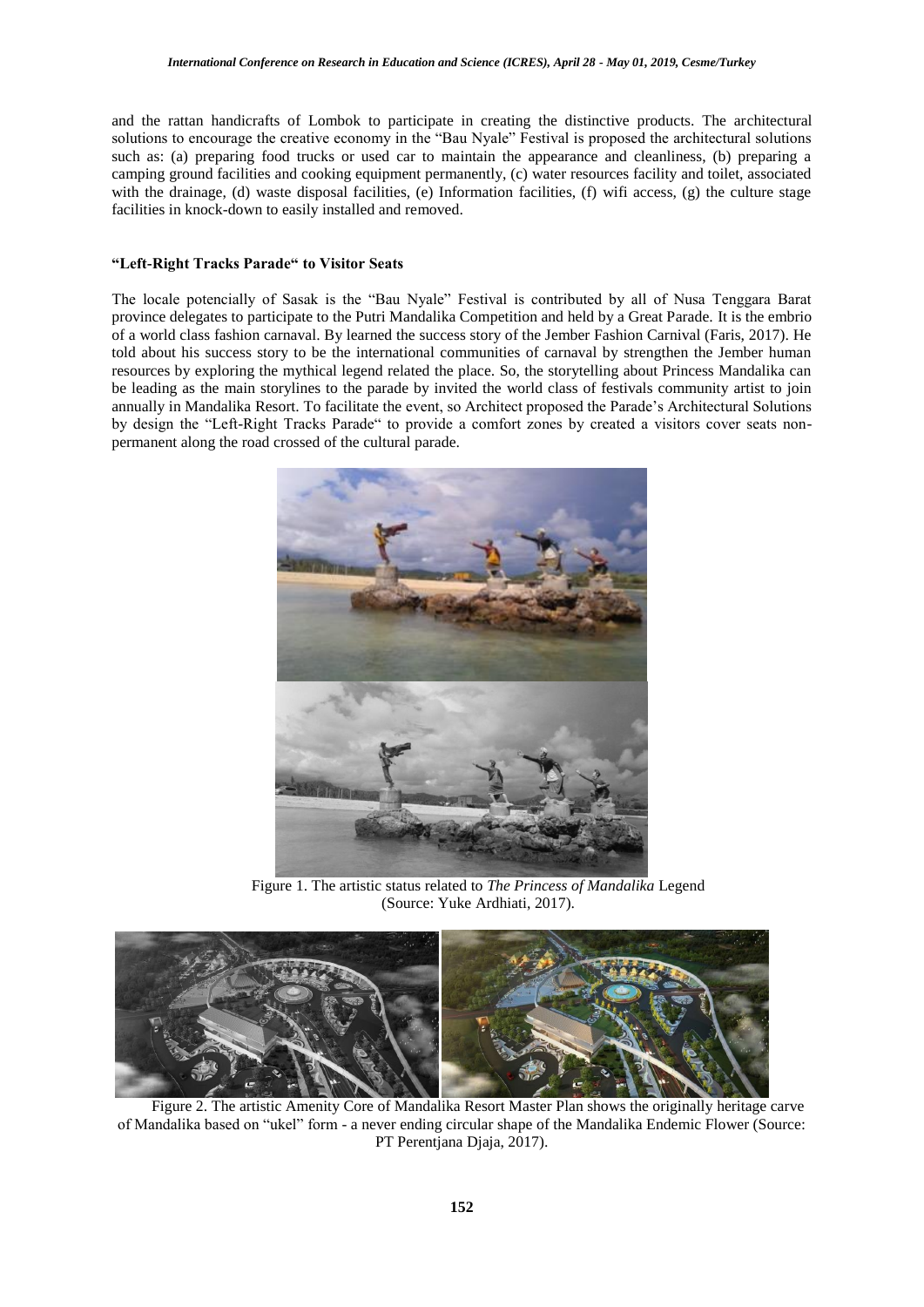#### **Artificial Intelligence Design Process**

The availability of data in the form of photo/ image documentation related to Princess Mandalika to complete the needs of Increased Reality in the form of various properties and characteristics are artifacts that must be informed, such as: statues and monuments, architectural forms, sea atmosphere, building interiors, and so on. At present, these data are stored as part of the Resort Design Guide of PT ITDC which was developed with PT Perentjana Djaja Architect Consultants.

The application of Increased Reality for Indonesian tourism destinations is expected to improve the experience of tourists (who use Google Glass in the future) when traveling. Increased Reality will display in the view of Google Glass users in a visualization, including:

1. "Real" information about the location and features, including comments made by previous visitors from internet access.

2. Allows tourists to experience simulations of historical events, places and objects by making them enter into their visual views.

3. Presenting location information with audio and text (including translators of all languages prepared by Google Translate).

#### **Conclusion**

Post the Master Plan of Mandalika Tourist Region of Lombok created by PT Perentjana Djaja Architect, the AI may create to enrich the district. The prospect of the AI project; (a) to create the sacred spot related to the origin of religion of Sasak itseft and the legend of Putri Mandalika. By thus the Architect"s Team was accommodate the President Joko Widodo"s idealist to wish to create "festival for the peoples". They strengthen the Mandalika Resort Master Plan by adopted the heritage tradition "Bau Nyale" Festival as well as the folklore legend "the Princess Mandalika". The legend adopted to be a storyline of the resort a world-class tourist region. (b) The Resort Design Guidelines of Mandalika Resort was adopted the Architecture-Event design approach by accommodated the six criterias. (c) One of the uniqueness of the Mandalika Resort Master Plan is "the Teten of Sasak" Cultural Buffer Zones the resort region guaranty to be a sustainable resort area because of they reduce the disparities between visitors and the locale people of Sasak- Lombok.

#### **References**

Ardhiati, Yuke. (2018). Grounded Theory untuk Arsitektur, Seni dan Desain. Jakarta: Wastu Adicitta

- Ardhiati, Yuke, September 2014. "The Interiority of New Acropolis Museum". In-Arch Internatioanl Conference 2014, Universitas Indonesia Depok, 11-12 September 2014
- Ardhiati, Yuke, November 2017. "Toward the Tallest Statue Of Garuda Wisnu Kencana: An Exploration of the Architectonic Design of the Land Art of Nyoman Nuarta"s Work" . International Journal of Civil Engineering & Technology (IJCIET) Vol 8, Issue 11, pp. 357–367
- Azuma, Ronald T. , August 1997, In Presence: "Teleoperators and Virtual Enviroments A Survey of Augmented Reality" - Hughes Research Laboratories.
- Chu, Yin. (2014). A Review Studies on Luxury Hotels Over The Past in Two Decades. Graduate Theses and Dissertations, Iowa University.
- D.W.F. van Krevelen and R. Poelman, September 2010, "A Survey of Augmented Reality Technologies, Applications and Limitations", The International Journal of Virtual Reality, 2010, 9(2):1-20
- Derrida, J. (2009, 1985), Point de follie Maintenant l"architecture, 27 avril 2009, accompanying the portfolio Bernard Tschumi, La Case Vide La Villette, 1985, Architectural Association, London
- Fathurrahman, Lalu Agus. ( 2016). Membaca Arsitektur Sasak. Mataram: Penerbit Genius
- http://citeseerx.ist.psu.edu/viewdoc/download?doi=10.1.1.659.6623&rep=rep1&type=pdf

http://lib.dr.iastate.edu/cgi/viewcontent.cgi?article=4920&context=etd

https://publikasiilmiah.ums.ac.id/bitstream/handle/11617/.../A7.pdf

ITDC of Lombok. (2015). A Visionary Master Plan of The Mandalika Resort. ITDC Lombok

Kompas 21 Mei 2013: Augmented Reality: Masa Depan Interaktivitas

Lanier, Jaron, "Who Owns the Future?, You Are Not a Gadget: A Manifesto", Simon & Schuster, Material 2013